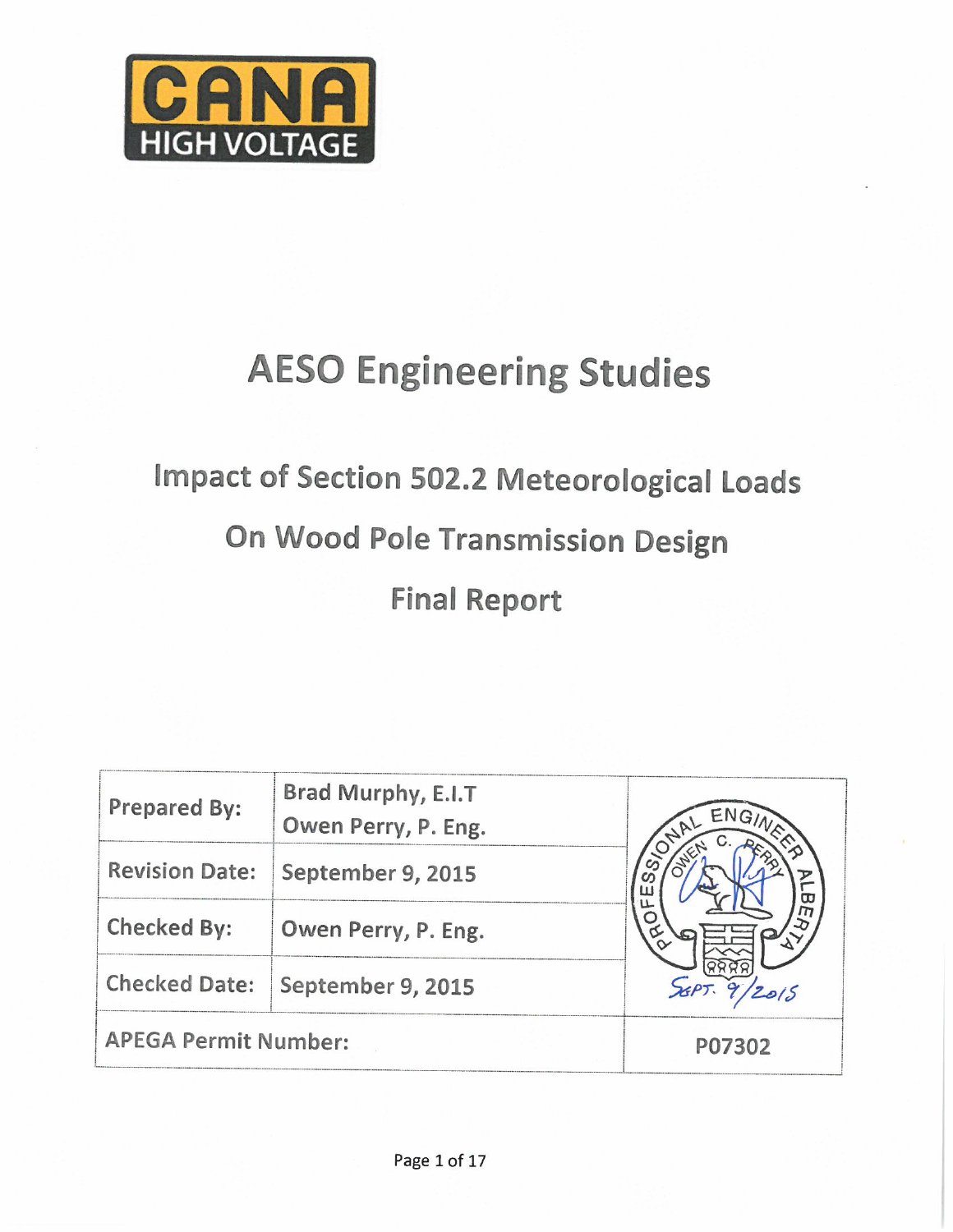## **Notice**

This document has been prepared by CANA High Voltage Ltd. (CHV) using its professional judgment and reasonable care, and it contains the expression of CHV's professional opinion as to the matters set out herein. This document is written for the sole and exclusive benefit of the Alberta Electric System Operator (AESO) and the Alberta Transmission Facility Operators (TFOs). This document is meant to be read as a whole; sections or parts should not be read or relied upon without consideration of the whole as they may be taken out of context.

In preparing this document and expressing its professional opinion CHV has followed methodology and procedures, and exercised due care consistent with the intended level of accuracy. Unless expressly stated otherwise, data and information supplied by or gathered from AESO, TFOs, other consultants, testing laboratories, and similar upon which CHV's opinion as set out herein is based has not been independently verified by CHV; CHV makes no representation as to its accuracy and disclaims all liability with respect thereto.

CHV disclaims any liability for any use which a third party makes of this document. Any reliance on or decisions to be made by a third party based on this document are the responsibility of such third parties.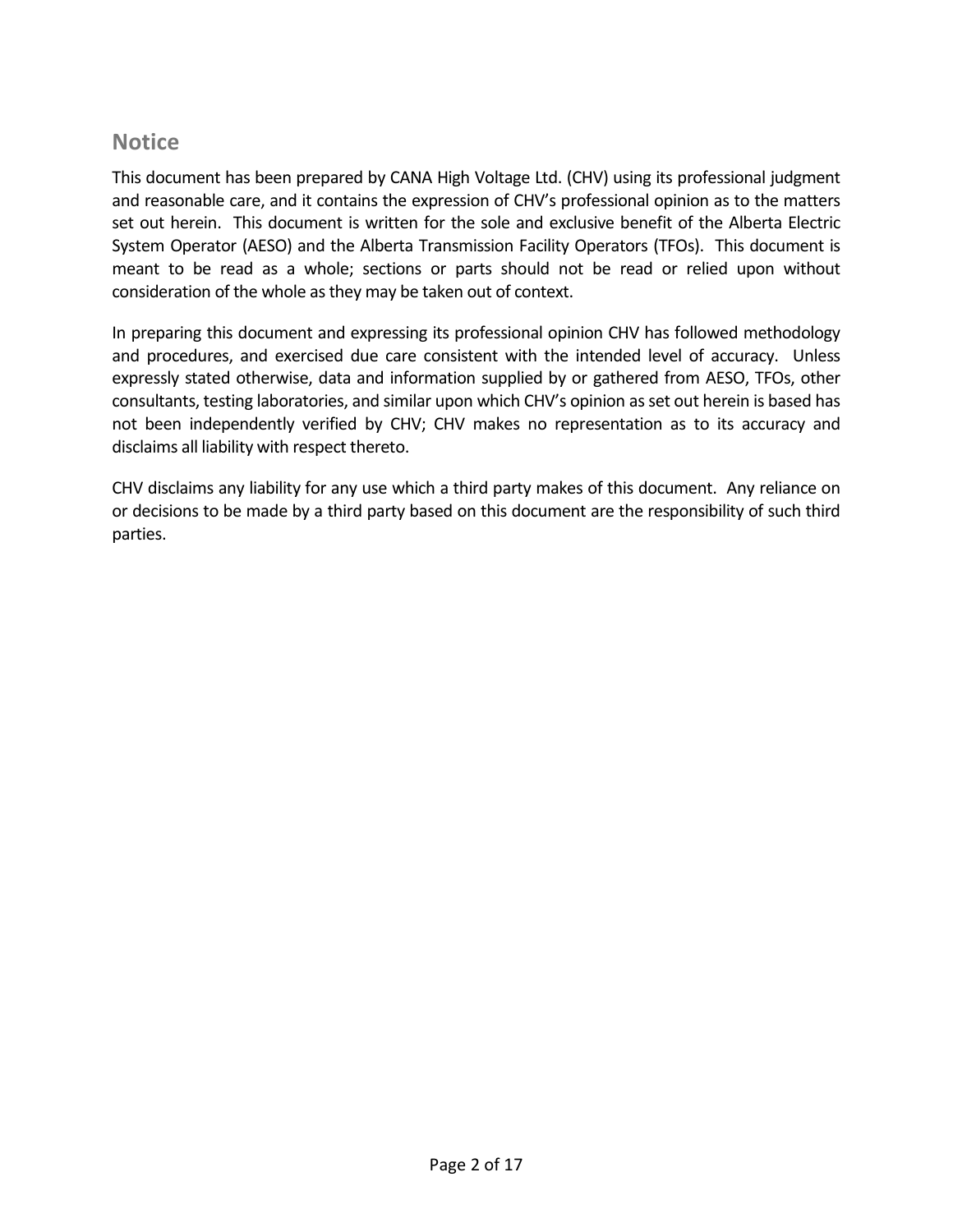## **1 Executive Summary**

A need has been identified to determine if the current meteorological loadings specified in the ISO Rules, Division 502, Section 502.2 Bulk Transmission Technical Requirements (502.2 Technical Requirements) are driving the 138 kV and 240 kV transmission costs to a situation where wood pole options may not be viable. A study was conducted to identify the differences in structural requirements between the existing Section 502.2 loadings, reduced AESO 502.2 loadings, and CSA deterministic loadings.

Focus of the investigation was to evaluate the impact of the 502.2 Technical Requirements on pole size for various common transmission line configurations in Alberta relative to previously existing CSA and AEUC requirements. As well, the study was to investigate the possible cost benefit of:

- Reducing the current single circuit 240 kV return period loadings from 75 yr. to 50 yr.
- Reducing the specified 138 kV return period loadings from 50 yr. to 35 yr.

An analysis of a typical 138 kV wood pole H-frame design for a ruling span of 220 meters, and a similar 240 kV design was conducted for an assumed line location near Medicine Hat, Alberta (AESO Zone C). The 138 kV H-frame design was examined with one conductor size. The 240 kV H-frame was studied with a single and a two bundle conductor alternative.

Following committee review of the initial draft report, additional scenarios for single pole 138 kV design was added to the scope of this study. These structures were analyzed for average span lengths of 120 and 150m.

For H-frame structures, the investigation determined for areas designated as CSA Heavy Loading, the 502.2 Technical Requirements did not contribute to incremental pole costs; the pole requirements of existing criteria were as stringent as the newer, 502.2 requirements. In areas designated as CSA Medium A Loading, however, the 502.2 Technical requirements required increases of one to two pole classes. Findings were similar for the single pole structure types.

Pole pricing was obtained from a supplier to estimate the cost impact of pole class upgrades. While pole materials influence the overall line cost, the differences seen were found to be small relative to typical transmission line construction costs.

Reducing return period loadings from 75 to 50 years, and 50 to 35 years for the 240kV and 138kV designs, respectively, had no significant cost benefit. The differences between these return period loadings were small.

There are other provisions in the 502.2 Technical requirements (other than meteorological loadings) which may affect the viability of wood pole construction. These were not considered in this report.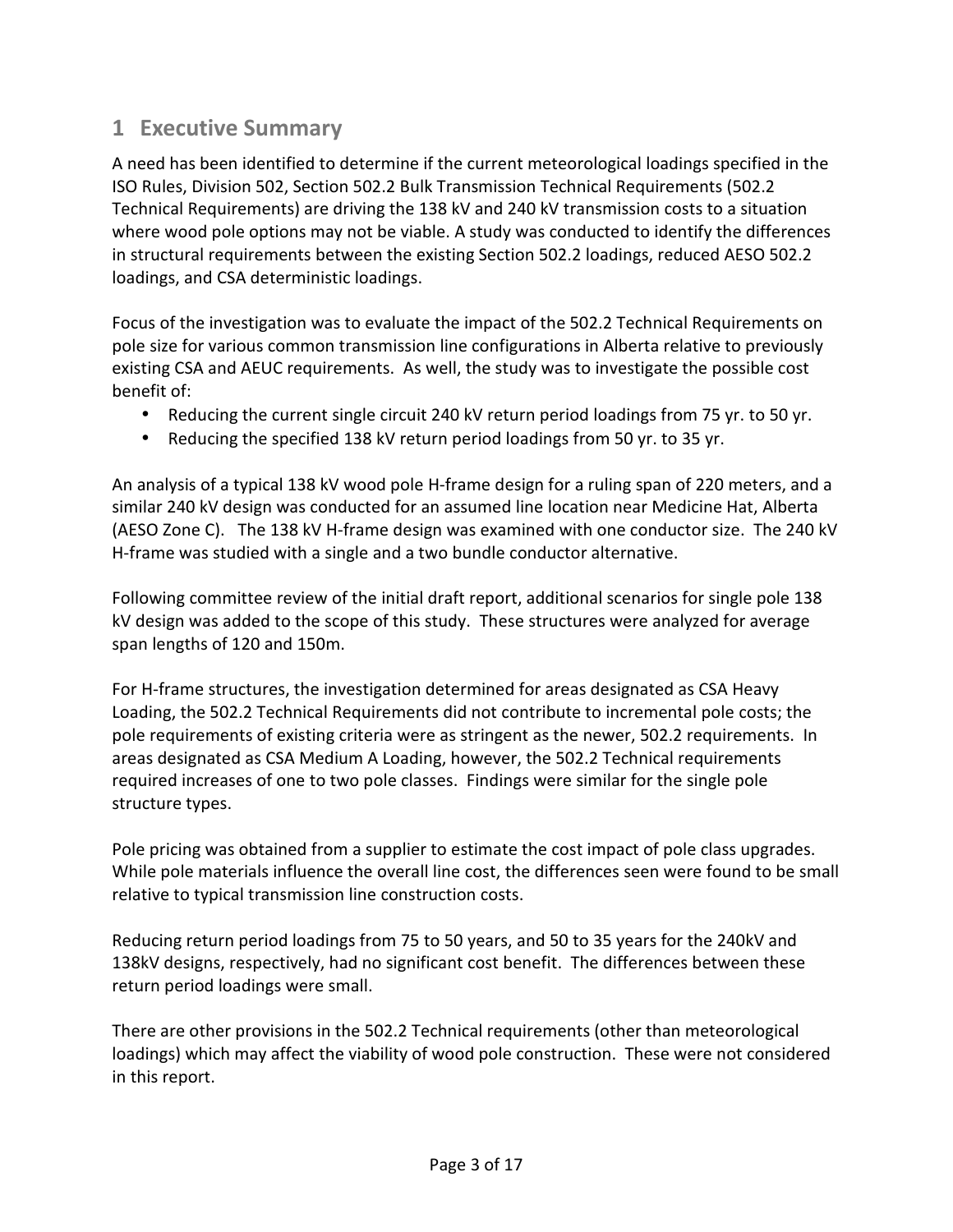## **2 Background**

The Alberta Electric System Operator (AESO) requested CANA High Voltage Ltd. (CHV) perform a loading cost comparison between the Section 502.2 loadings and the CSA<sup>1</sup> specified loadings for both 138 kV and 240 kV.

The study included investigating design limitations and estimated cost differences between the AESO and CSA loadings using the following 3 cases as bookends:

- 1) CSA minimum deterministic loadings
- 2) AESO 35 year return loadings for 138 kV and AESO 50 year return loadings for single circuit 240 kV
- 3) Existing Section 502.2 rules

The study looked at typical H-frame wood pole configurations with the goal of determining whether or not a specific bookend load case was responsible for driving the required wood pole class to a size where a large scale project would not be viable due to lack of available poles in this category. The study was limited to AESO Zone C, with only one conductor type originally being considered per voltage. As the study progressed, a second conductor type, a twin bundled scenario, was added into consideration for the H-frame 240 kV structure.

Due to the prevalence of single-pole 138 kV structures along road allowance, that configuration was later added for consideration, as well, with two commonly used conductor types.

## **3 Analysis Procedure**

.

For each voltage class, a wood pole model was constructed in PLS-POLE having dimensions representative of a typical three phase configuration for that voltage. The structure model was input into a PLS-CADD LITE line model for structural analysis.

- For H-frame models, a ruling span of 220 meters was chosen as the target design span. Ground clearance for the ruling span was used to obtain the average pole height assuming level terrain.
- For single pole models, multiple ruling span lengths ranging from 120m to 150m were analyzed. Similarly, pole height was determined using ruling span – not maximum span.

The Medicine Hat area was chosen as a representation of Zone C due to the availability of reliable, long term return period wind loading data at its location. It is noted that this region represents the higher range of loadings for Zone C, but this was considered reasonable for the purposes of this report. If the most extreme return period loadings did not result in appreciable impact to cost, then the reduced loads of other Zone C areas would have even lesser impact.

<sup>&</sup>lt;sup>1</sup> CSA C22.3 No. 1-10, "Overhead Systems", Canadian Standards Association, July, 2010.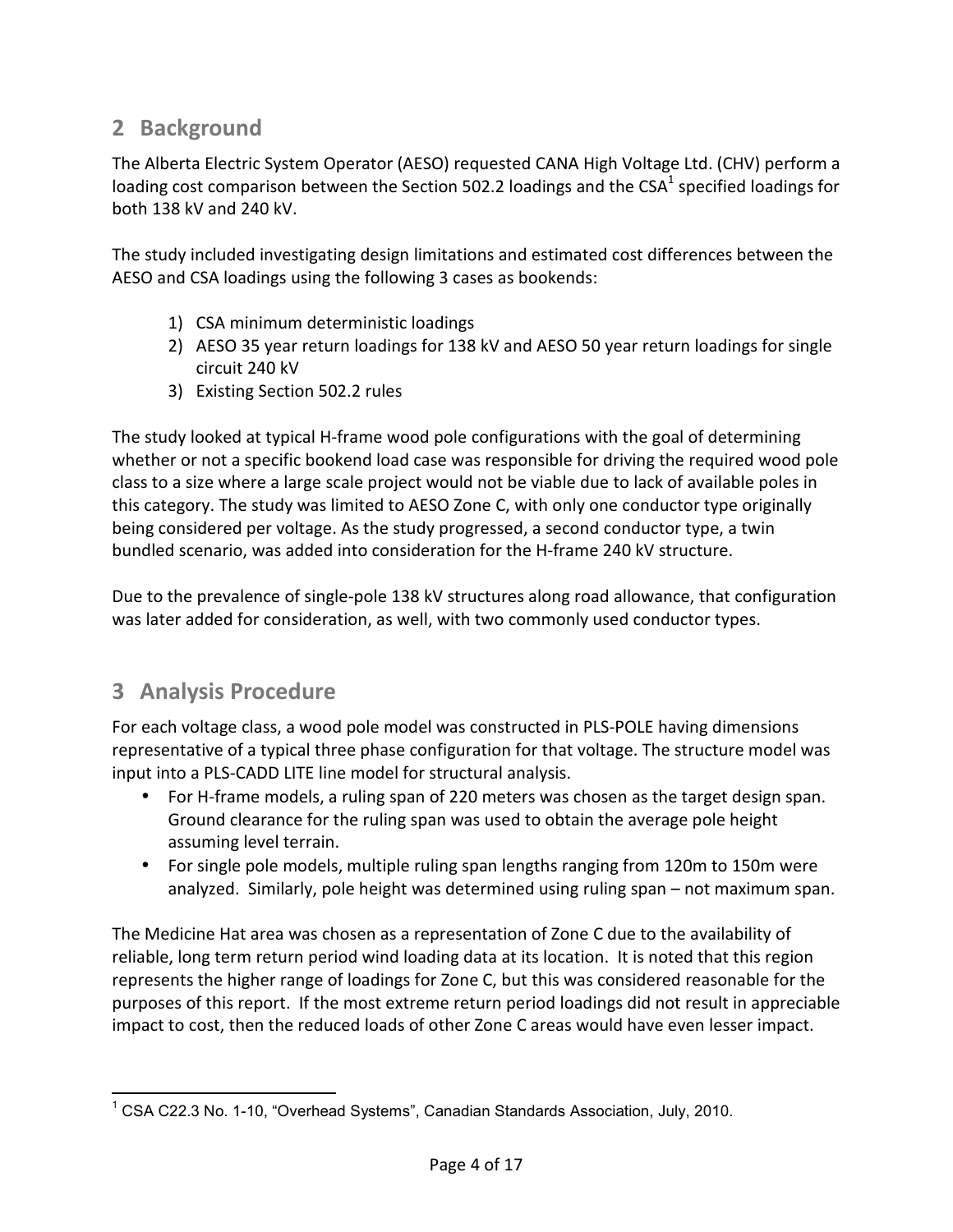All poles, for the sake of this analysis, were assumed to be set to the standard utility depth of 10% plus 600mm (2 ft).

## **3.1 138 kV Structures**

For 138 kV H-frame analysis the conductor was set as a single 477 kcmil ACSR Hawk, tensioned in PLS-CADD LITE according to the conductor tension limits prescribed in existing Section 502.2. The minimum pole height required for the structure was found using the minimum agricultural clearance from AEUC 2013 of 6.7 meters for 138 kV, with an additional 600mm design buffer added to the projected sag for the 220m ruling span.

The later addition of the single pole 138kV structure similarly used 477 kcmil Hawk, but also was analyzed using 266.8 kcmil Partridge conductor to reflect common usage in road allowance applications. A range of ruling spans from 120m to 150m were analyzed, ground clearances were determined in the same manner as for the H-frame configuration.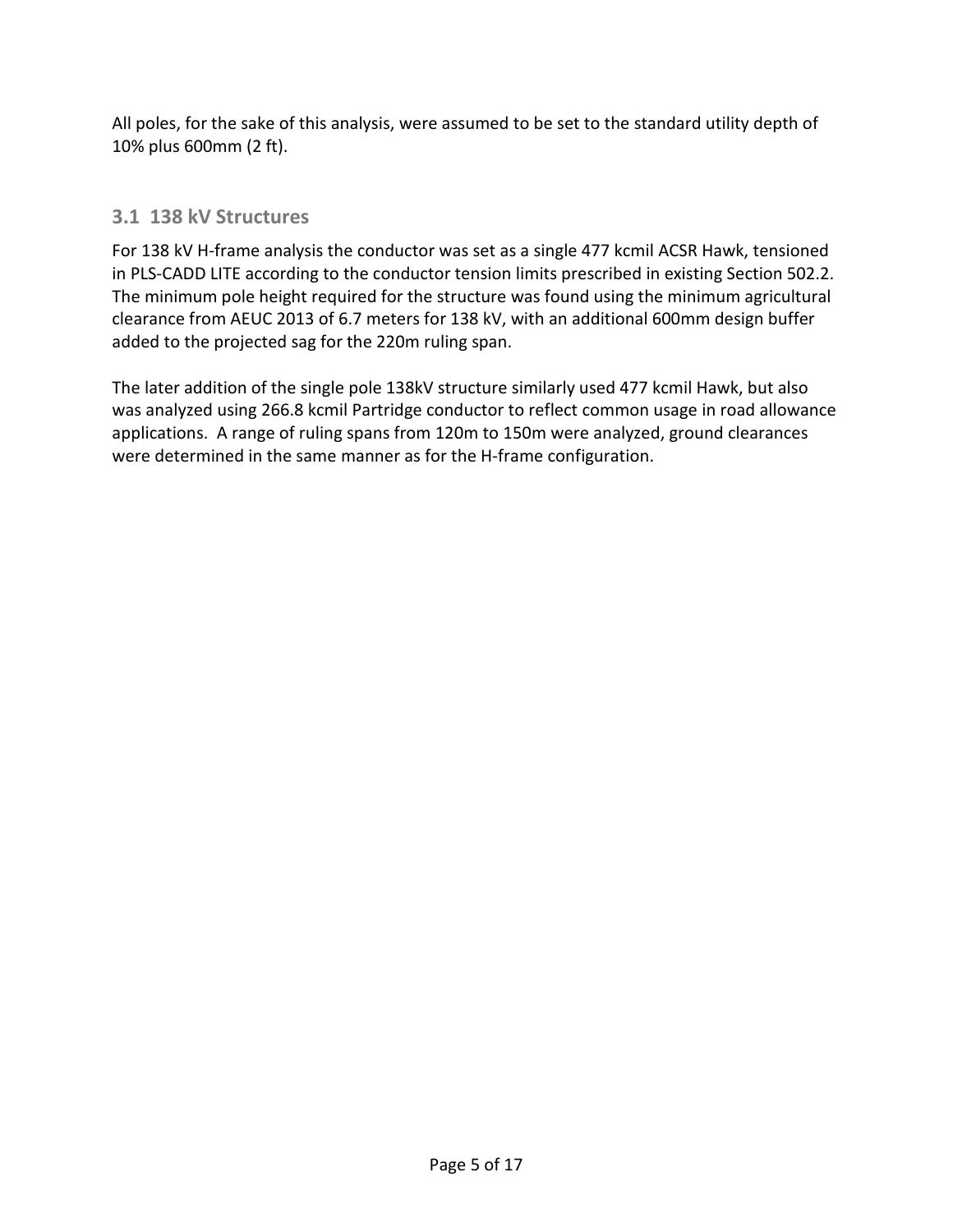## **3.1.1 138kV Wood Pole H-frame Model**

The structure chosen for the 138 kV analysis was an H-frame having the dimensions shown in Figure 3.1.



*Figure 3.1: Typical 138 kV Wood Pole H-Frame Structure* 

H-frame structures were equipped with two 3/8" Grade 220 overhead shield wires. The crossarm was an 8 meter long 152.4x152.4x6.35mm HSS section. The cross bracing was composed of two 5 meter long 88.9x88.9x4.78mm HSS sections.

#### **3.1.2 Single Pole 138 kV Model**

The structure chosen for the 138 kV analysis was a V-braced wooden spar configuration having the dimensions shown in Figure 3.2. Similar to the H-frame models, the objective was to evaluate the pole capacity, not the arm capacity. This made specification of HSS steel arms irrelevant for this study.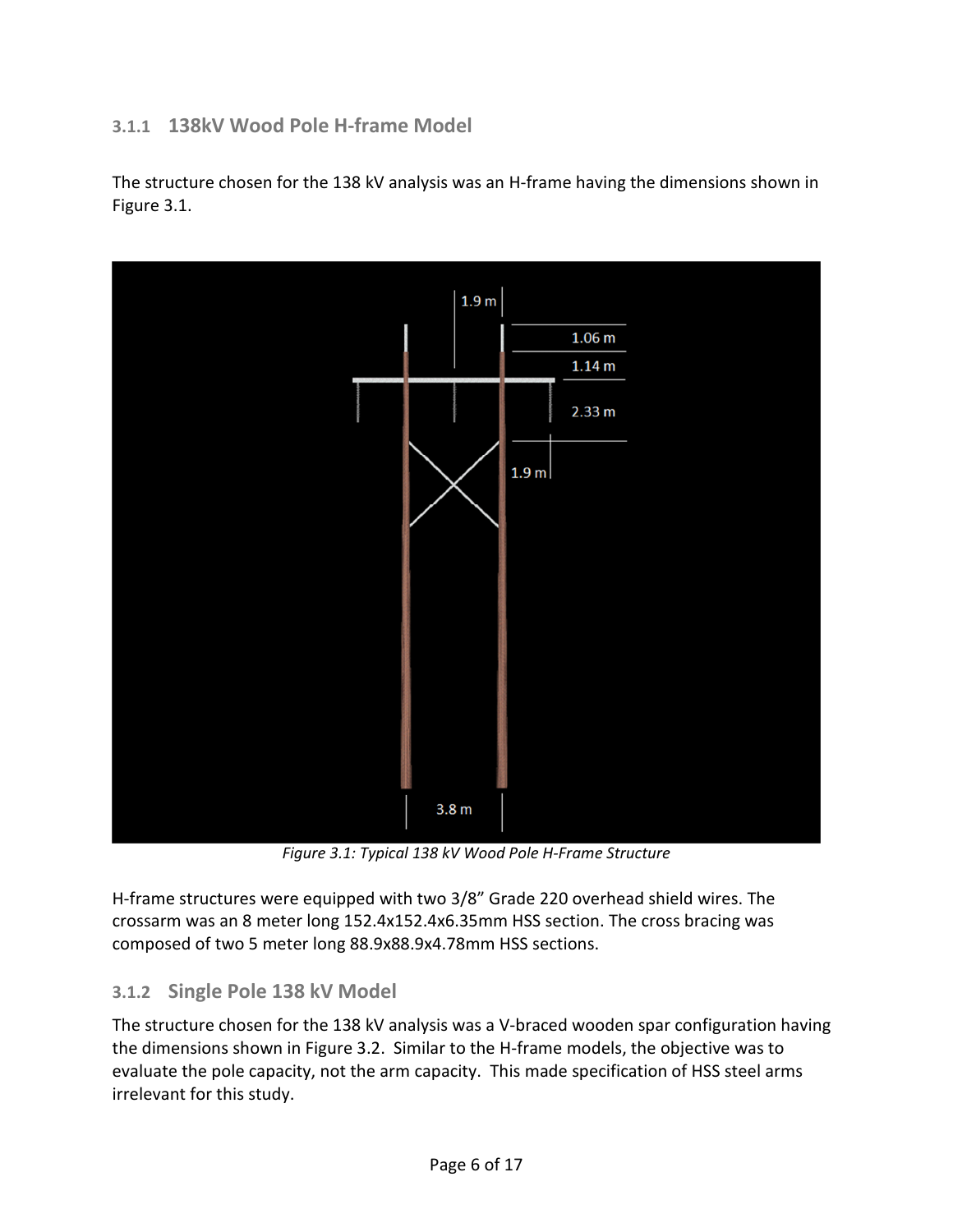

*Figure 3.2: Standard 138 kV Single Pole Wooden Structure* 

The 138kV single pole structure was equipped with a 5/16" Grade 220 shield wire for analysis.

## **3.1.3 138 kV Weather Cases**

The weather cases used for determining the minimum wood pole classes for a typical 138 kV construction were as shown in Table 3.1. The wind pressures for the Section 502.2 wind loading cases were adjusted for the average wire height over the maximum span length. The 35 year return period loadings were obtained by extrapolating from the known 50 and 100 year return period winds for Medicine Hat, Alberta assuming a Gumbel extreme value distribution.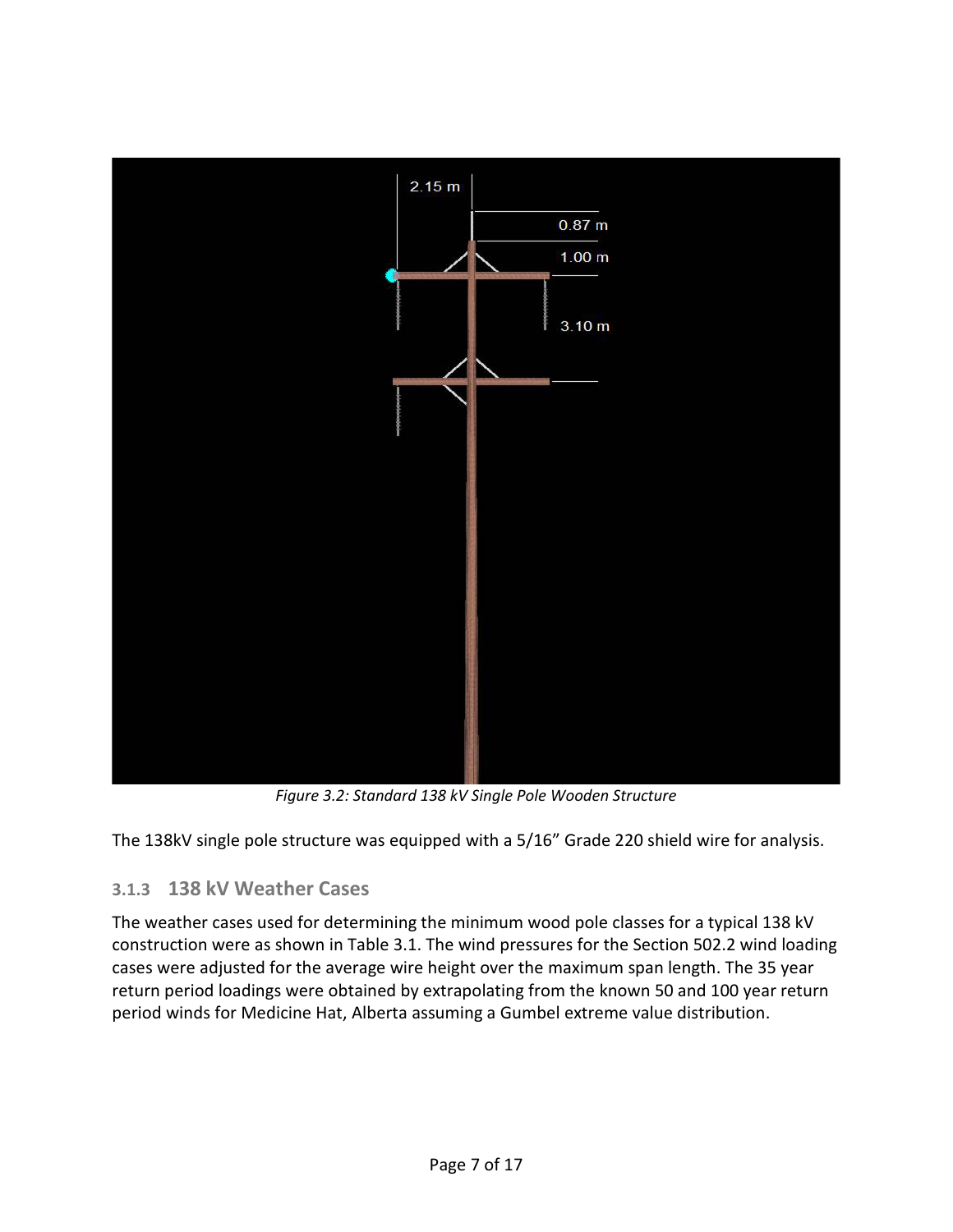| <b>LOAD</b><br><b>CASE</b> | <b>WEATHER CASE</b>      | <b>ICE THICKNESS</b>   | <b>WIND PRESSURE</b>   | <b>NOTES</b>                                                                                                    |
|----------------------------|--------------------------|------------------------|------------------------|-----------------------------------------------------------------------------------------------------------------|
|                            | <b>CSA Heavy</b>         | 12.5 mm                | 400 Pa                 | Overload factors applied                                                                                        |
| $\mathbf{1}$               | <b>CSA Medium A</b>      | $6.5 \text{ mm}$       | 400 Pa                 | according to CSA C22-3<br>No 1-10                                                                               |
|                            | AESO 35 Year<br>Wind     | 0 <sub>mm</sub>        | 970 Pa                 | Option considered for<br>138/144kV. Wood Pole<br>Strength factor of 0.75<br>applied                             |
| $\overline{2}$             | AESO 35 Year<br>Wet Snow |                        | NOT REQURED (SEE NOTE) | Section 502.2 specifies<br>that 138 kV construction<br>need not be designed for<br>a wet snow and wind<br>case. |
|                            | AESO 50 Year<br>Wind     | 0 <sub>mm</sub>        | 1030 Pa                | Required for 138/144kV.<br>Wood Pole Strength<br>factor of 0.75 applied                                         |
| $\overline{3}$             | AESO 50 Year<br>Wet Snow | NOT REQURED (SEE NOTE) |                        | Section 502.2 specifies<br>that 138 kV construction<br>need not be designed for<br>a wet snow and wind<br>case. |

*Table 3.1: Weather Loadings For 138 kV Structural Analysis* 

As the scope of this study was limited to examining the impact on pole classification, the Section 502.2 provision for heavy vertical load on the arms was not considered as it does not govern pole design.

## **3.2 240 kV Structures**

For 240 kV analysis two separate conductor cases were considered. The first was a single 1033 kcmil ACSR Curlew, the second was bundled 477 kcmil ACSR Hawk. The conductor was sagged in PLS-CADD LITE according to the tension limits set forth in existing Section 502.2.

The minimum pole height required for the structure was found using the minimum agricultural clearance from AEUC 2013, 7.3 meters for 240 kV, with a 0.6 m additional safety factor for the ruling span of 220 meters.

As with the 138kV H-frame, the structure was equipped with two 3/8" Grade 220 overhead shield wires for analysis of pole capacity.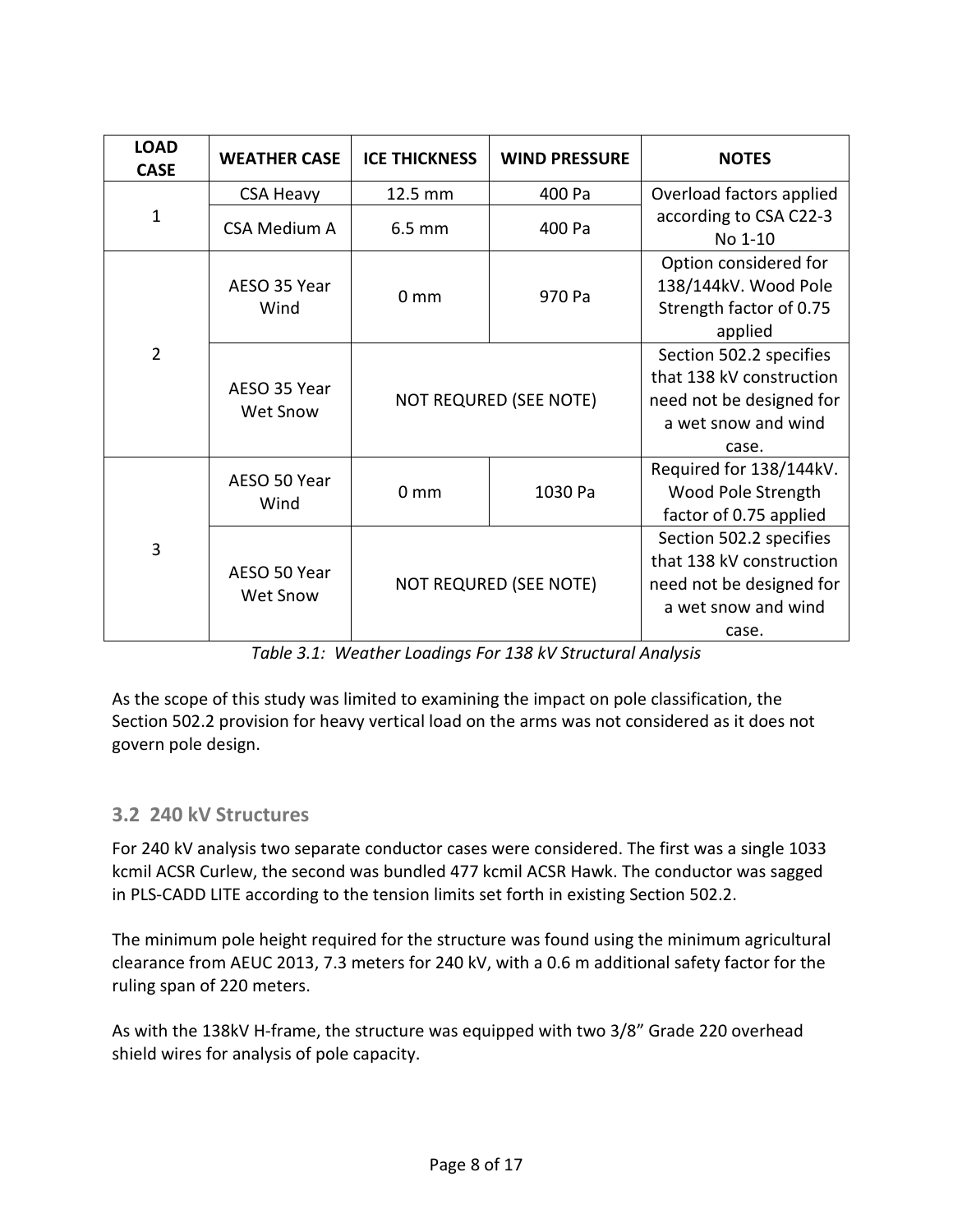## **3.2.1 240kV H-Frame Wood Pole Model**

The structure chosen for the 240 kV analysis was an H-frame having the dimensions shown in Figure 3.3.



*Figure 3.3: 240 kV Standard Wood Pole H-Frame Structure* 

The crossarm is a 12.18 meter long 203.2x152.4x6.35mm HSS section. The cross bracing is composed of two 7.3 meter long 88.9x88.9x4.78mm HSS sections.

#### **3.2.2 240 kV Weather Cases**

The weather cases used for determining the minimum wood pole classes for a typical 240 kV construction can be seen in Table 3.2. The wind pressures for wind loading cases were adjusted for the average wire height over the design span length assuming minimum possible pole height to achieve the required ground clearance.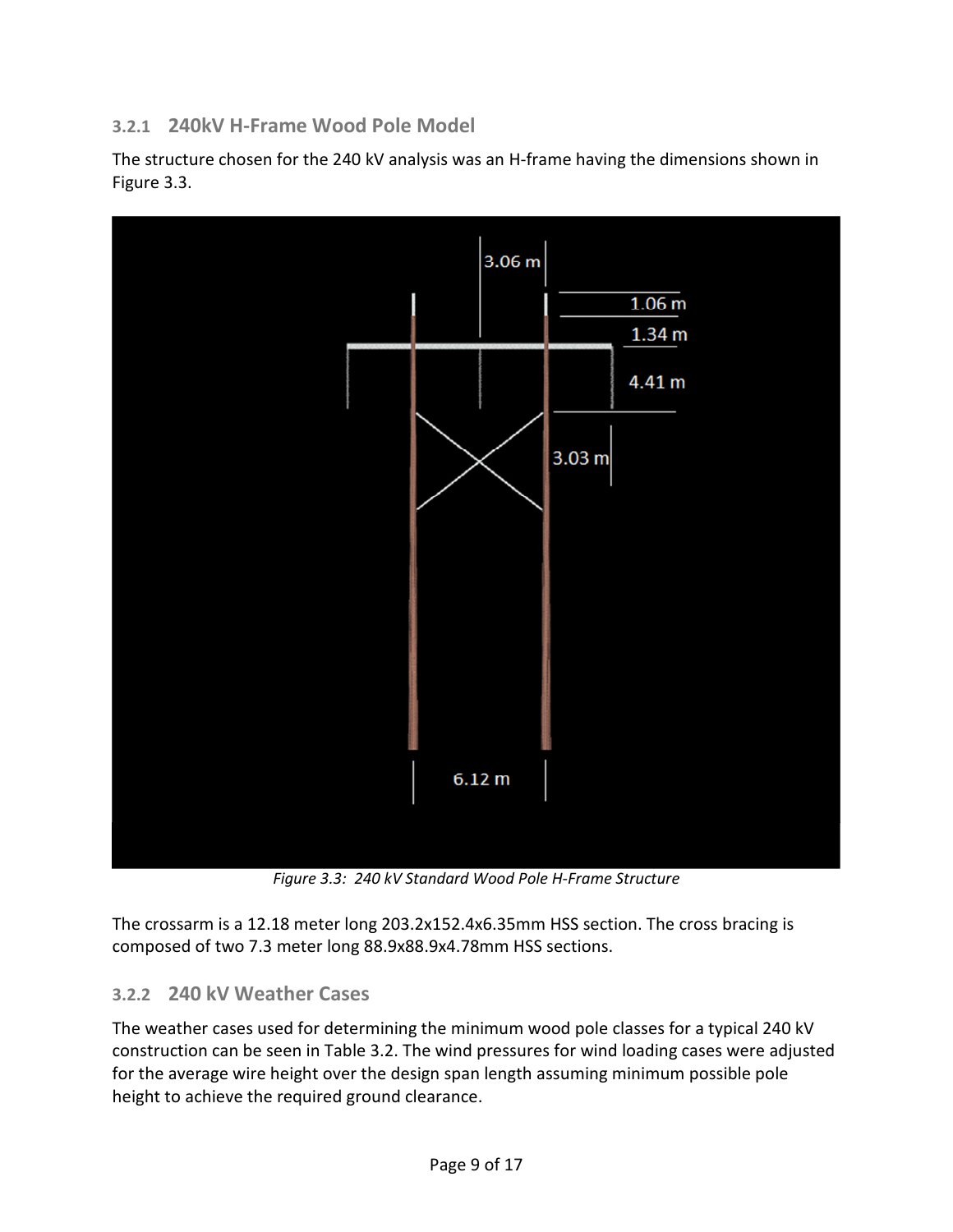The impact of lowering the currently specified 75 year return period loadings to a 50 year return was investigated.

| <b>LOAD</b><br><b>CASE</b> | <b>DESCRIPTION</b>       | <b>ICE THICKNESS</b> | <b>WIND PRESSURE</b> | <b>NOTES</b>                                                                                               |
|----------------------------|--------------------------|----------------------|----------------------|------------------------------------------------------------------------------------------------------------|
|                            | <b>CSA Heavy</b>         | 12.5 mm              | 400 Pa               | Overload factors applied                                                                                   |
| $\mathbf{1}$               | <b>CSA Medium A</b>      | $6.5 \text{ mm}$     | 400 Pa               | according to CSA C22-3<br>No 1-10                                                                          |
| $\overline{2}$             | AESO 50 Year<br>Wind     | $0 \text{ mm}$       | 1055 Pa              | Current 502.2 requires<br>75yr with wood pole<br>Strength factor of 0.75<br>applied to wood<br>components. |
|                            | AESO 50 Year<br>Wet Snow | 40 mm                | 185 Pa               |                                                                                                            |
| 3                          | AESO 75 Year<br>Wind     | $0 \text{ mm}$       | 1130 Pa              |                                                                                                            |
|                            | AESO 75 Year<br>Wet Snow | 45 mm                | 200 Pa               |                                                                                                            |

*Table 3.2: Weather Loadings For 240 kV Structural Analysis* 

## **4 Findings of Analysis**

For the H-frame structures, all results were obtained by running a non-linear structural analysis on the representative wood pole models in PLS CADD for the design average span length of 220 meters. A secondary linear analysis was done for each weather case using manual procedures. The results produced through the linear analysis correlated fairly well with those of the nonlinear analysis for H-frame structures.

Results were different for the single pole, 138kV model. In this case, the linear analysis suggested a decrease of one pole class for many of the loadings considered in contrast with the more modern, non-linear analysis techniques.

We are aware that non-linear analysis is the preferred method of analysis in CSA C22.3 No. 1- 10, but this standard does not explicitly rule out the use of linear techniques (although this is likely to change with the 2015 version). Neither is non-linear analysis an explicitly stated requirement of the Section 502.2 requirements for return period loads.

In all analyzed cases, the initial failure point was the wood pole at a location located just above the upper brace connection point. No attempt was made to further optimize the X-brace location.

All pole lengths are referenced in imperial units of feet. This is a common industry practice and was used throughout this report.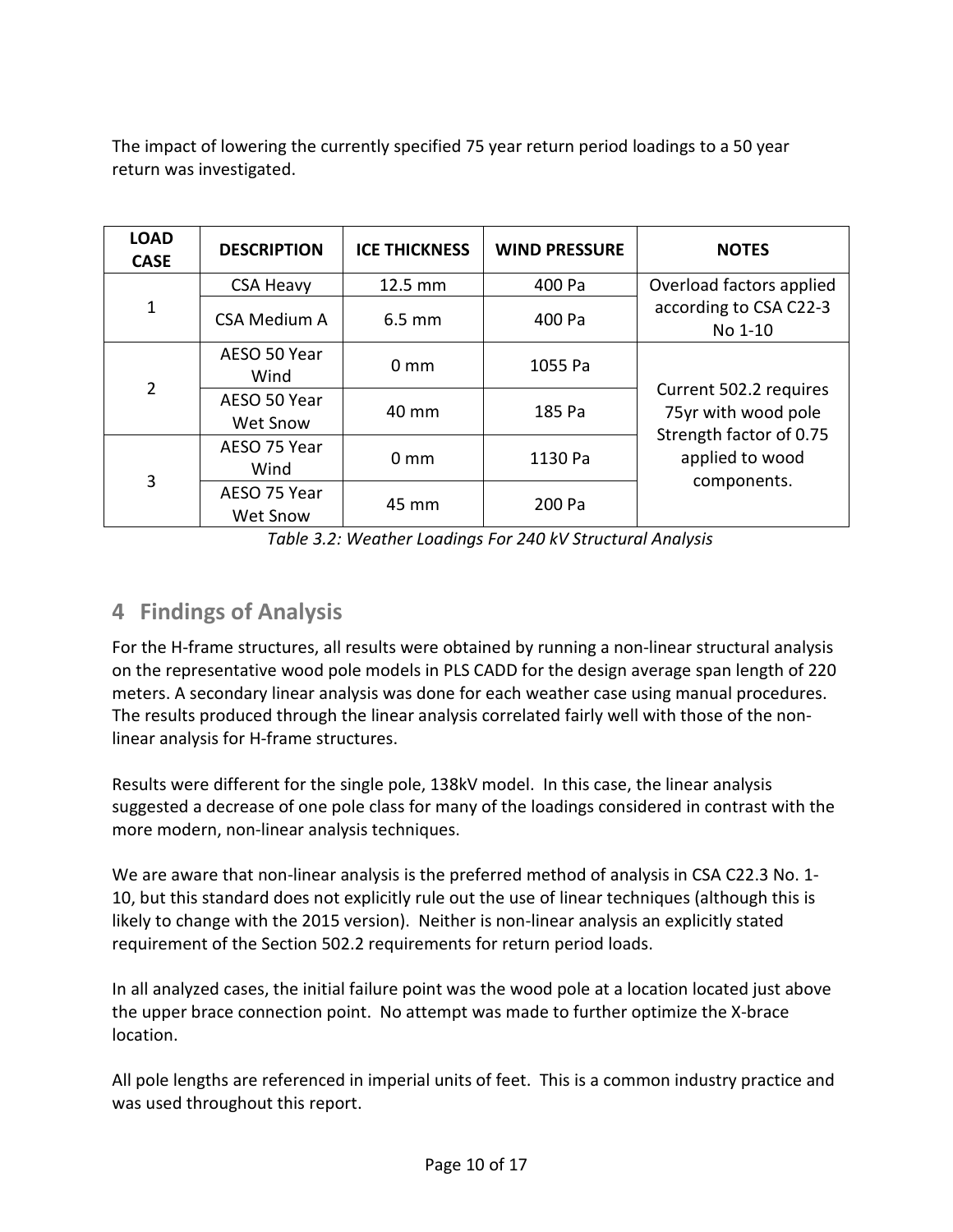#### **4.1 138 kV H-Frame**

As detailed in section 3.1, the minimum pole length to maintain the AEUC 2013 agricultural clearance over the 220 meter design ruling span was found to be 65 feet. The results of the non-linear structural analysis for 138 kV using the 220 meter design average span are shown in Table 4.1 for the 65 ft. pole.

| 138kV H-Frame; 477kcmil Hawk; 220m Avg. Span; 65ft Pole |                     |                                                 |                                                     |
|---------------------------------------------------------|---------------------|-------------------------------------------------|-----------------------------------------------------|
| <b>LOAD</b><br><b>CASE</b>                              | <b>WEATHER LOAD</b> | <b>REQUIRED POLE CLASS</b><br>(Linear Analysis) | <b>REQUIRED POLE CLASS</b><br>(Non-Linear Analysis) |
|                                                         | <b>CSA Heavy</b>    |                                                 |                                                     |
|                                                         | <b>CSA Medium A</b> |                                                 |                                                     |
|                                                         | AESO 35 Year Wind   |                                                 |                                                     |
|                                                         | AESO 50 Year Wind   |                                                 |                                                     |

*Table 4.1: Results of Structural Analysis For 138 kV H-Frame with 220m Span* 

#### **4.2 138 kV Single Pole Construction**

For single pole construction there were additional factors which CHV believed needed consideration. These were:

- Design span lengths are typically longer when in CSA Medium Loading zones than when in CSA Heavy Loading areas;
- Two conductor types are prevalent for this type of construction, 266 kcmil and 477 kcmil;
- Our investigation determined that non-linear analysis had a more significant impact on pole class than with the H-frame structures.

Accordingly, the 138kV single pole configuration was analyzed for two average span lengths and for two conductors. Results were summarized for linear and non-linear analysis.

Using the approach discussed in section 3.2, the minimum pole length to maintain the AEUC 2013 agricultural clearance was computed. For the single pole structures, this was done for two span lengths assuming the use of a 266 kcmil 'Partridge' ACSR conductor. Results are summarized in tables 4.2 and 4.3.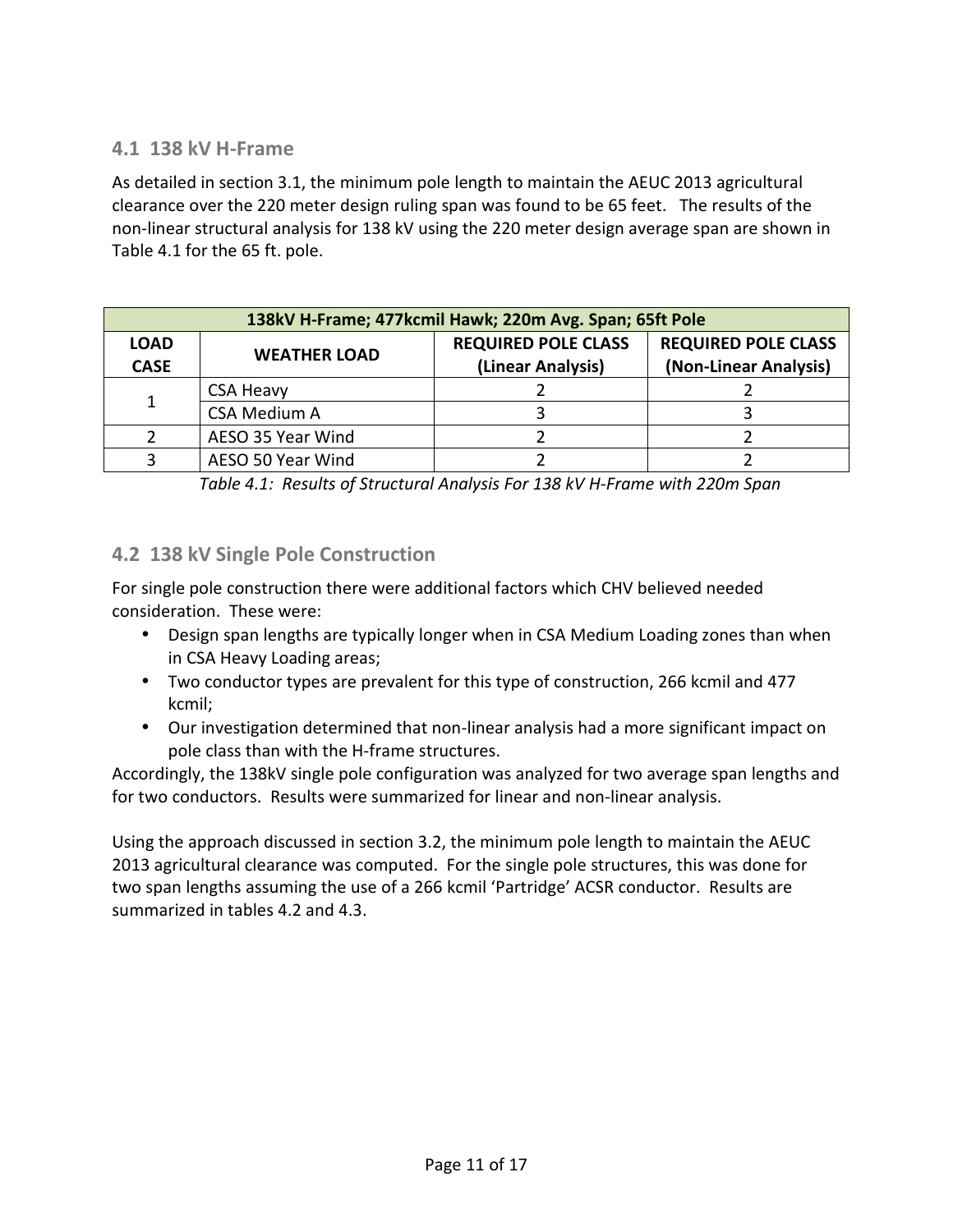| Single Pole 138kV; 266kcmil Partridge; 120m Avg Span; 60ft Pole |                     |                                                 |                                                     |  |
|-----------------------------------------------------------------|---------------------|-------------------------------------------------|-----------------------------------------------------|--|
| <b>LOAD</b><br><b>CASE</b>                                      | <b>WEATHER LOAD</b> | <b>REQUIRED POLE CLASS</b><br>(Linear Analysis) | <b>REQUIRED POLE CLASS</b><br>(Non-Linear Analysis) |  |
|                                                                 | <b>CSA Heavy</b>    |                                                 |                                                     |  |
|                                                                 | <b>CSA Medium A</b> |                                                 |                                                     |  |
|                                                                 | AESO 35 Year Wind   |                                                 |                                                     |  |
|                                                                 | AESO 50 Year Wind   |                                                 |                                                     |  |

*Table 4.2: Results of Structural Analysis For 138 kV Single Pole with 120m Span* 

| Single Pole 138kV; 266kcmil Partridge; 150m Avg Span; 65ft Pole |                     |                                                 |                                                     |
|-----------------------------------------------------------------|---------------------|-------------------------------------------------|-----------------------------------------------------|
| <b>LOAD</b><br><b>CASE</b>                                      | <b>WEATHER LOAD</b> | <b>REQUIRED POLE CLASS</b><br>(Linear Analysis) | <b>REQUIRED POLE CLASS</b><br>(Non-Linear Analysis) |
|                                                                 | <b>CSA Heavy</b>    |                                                 |                                                     |
|                                                                 | <b>CSA Medium A</b> |                                                 |                                                     |
|                                                                 | AESO 35 Year Wind   |                                                 |                                                     |
|                                                                 | AESO 50 Year Wind   |                                                 |                                                     |

*Table 4.3: Results of Structural Analysis For 138 kV Single Pole with 150m Span* 

A similar analysis was performed using a 477 kcmil 'Hawk' ACSR conductor, and the results summarized in tables 4.4 and 4.5.

| Single Pole 138kV; 477kcmil Hawk; 120m Avg Span; 60ft Pole |                     |                            |                            |
|------------------------------------------------------------|---------------------|----------------------------|----------------------------|
| <b>LOAD</b>                                                | <b>WEATHER LOAD</b> | <b>REQUIRED POLE CLASS</b> | <b>REQUIRED POLE CLASS</b> |
| <b>CASE</b>                                                |                     | (Linear Analysis)          | (Non-Linear Analysis)      |
| $\mathbf{1}$                                               | <b>CSA Heavy</b>    |                            |                            |
|                                                            | <b>CSA Medium A</b> |                            |                            |
|                                                            | AESO 35 Year Wind   |                            |                            |
|                                                            | AESO 50 Year Wind   |                            |                            |

*Table 4.4: Results of Structural Analysis For 138 kV Single Pole with 120m Span* 

| Single Pole 138kV; 477kcmil Hawk; 150m Avg Span; 65ft Pole |                     |                                                 |                                                     |
|------------------------------------------------------------|---------------------|-------------------------------------------------|-----------------------------------------------------|
| <b>LOAD</b><br><b>CASE</b>                                 | <b>WEATHER LOAD</b> | <b>REQUIRED POLE CLASS</b><br>(Linear Analysis) | <b>REQUIRED POLE CLASS</b><br>(Non-Linear Analysis) |
| 1                                                          | <b>CSA Heavy</b>    |                                                 | Η1                                                  |
|                                                            | <b>CSA Medium A</b> |                                                 |                                                     |
|                                                            | AESO 35 Year Wind   |                                                 | Η1                                                  |
|                                                            | AESO 50 Year Wind   |                                                 | Η1                                                  |

*Table 4.5: Results of Structural Analysis For 138 kV Single Pole with 150m Span*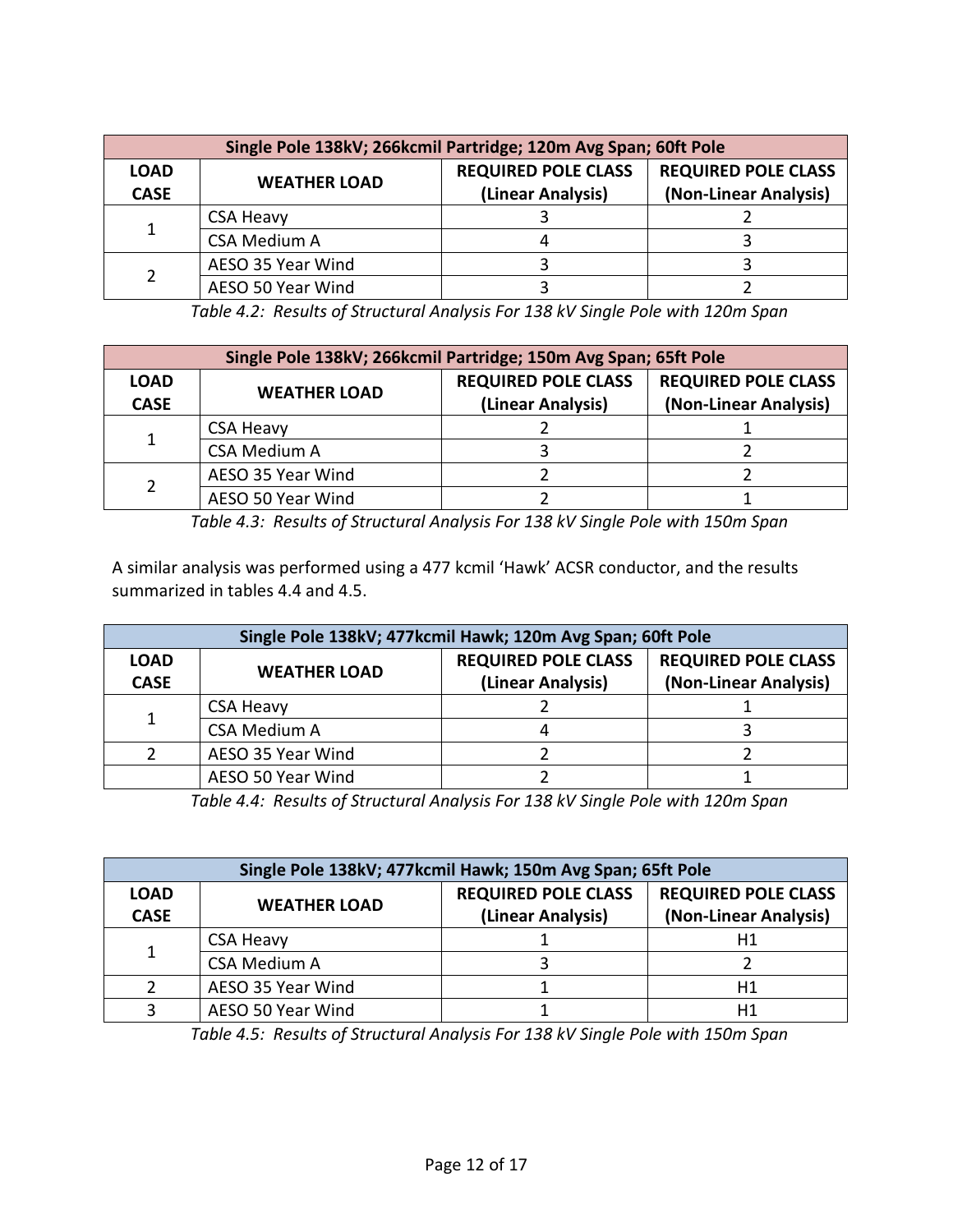#### **4.3 240 kV H-Frame Construction**

Using the same approach as for the 138kV, the minimum pole length to maintain the AEUC 2013 agricultural clearance over the 220 meter design ruling span was found to be 70 feet for both conductors considered.

The results of the structural analysis for 240 kV Single 'Curlew' ACSR and 2-bundle 'Hawk' ACSR using the 220 meter design average span are shown in Tables 4.6 and 4.7, respectively.

| 240kV H-Frame; 1033kcmil Curlew; 220m Avg Span; 70ft Pole |                       |                                                 |                                                     |
|-----------------------------------------------------------|-----------------------|-------------------------------------------------|-----------------------------------------------------|
| <b>LOAD</b><br><b>CASE</b>                                | <b>WEATHER LOAD</b>   | <b>REQUIRED POLE CLASS</b><br>(Linear Analysis) | <b>REQUIRED POLE CLASS</b><br>(Non-Linear Analysis) |
| 1                                                         | <b>CSA Heavy</b>      | Η1                                              | Η1                                                  |
|                                                           | <b>CSA Medium A</b>   | Η1                                              |                                                     |
| 2                                                         | AESO 50 Year Wind     |                                                 | H1                                                  |
|                                                           | AESO 50 Year Wet Snow |                                                 |                                                     |
|                                                           | AESO 75 Year Wind     |                                                 | Η1                                                  |
| 3                                                         | AESO 75 Year Wet Snow |                                                 | Η1                                                  |

*Table 4.6 Results of Structural Analysis For 240 kV Design – Single Curlew ACSR*

| 240kV H-Frame; 2-477 kcmil Hawk; 220m Avg Span; 70ft Pole |                       |                                                 |                                                     |
|-----------------------------------------------------------|-----------------------|-------------------------------------------------|-----------------------------------------------------|
| <b>LOAD</b><br><b>CASE</b>                                | <b>WEATHER LOAD</b>   | <b>REQUIRED POLE CLASS</b><br>(Linear Analysis) | <b>REQUIRED POLE CLASS</b><br>(Non-Linear Analysis) |
|                                                           | <b>CSA Heavy</b>      | H2                                              | H <sub>2</sub>                                      |
| 1                                                         | <b>CSA Medium A</b>   | Η2<br>Η1<br>H <sub>2</sub><br>Η2                |                                                     |
| 2                                                         | AESO 50 Year Wind     |                                                 | H <sub>2</sub>                                      |
|                                                           | AESO 50 Year Wet Snow |                                                 | H <sub>2</sub>                                      |
| 3                                                         | AESO 75 Year Wind     |                                                 | H <sub>2</sub>                                      |
|                                                           | AESO 75 Year Wet Snow |                                                 | H3                                                  |

*Table 4.7 Results of Structural Analysis For 240 kV Design – 2-Bundle 'Hawk' ACSR*

## **5 Observations and Conclusions**

#### **5.1 138 kV H-Frame**

Observation of the findings for 138 kV H-Frame structures determined the following:

a) The analysis of the 138 kV H-Frame structure showed, for a single 477 Hawk ACSR conductor, the minimum pole size required is a Class 2 in CSA Heavy Loading areas and is governed by the CSA deterministic load. The 502.2 Technical requirements have no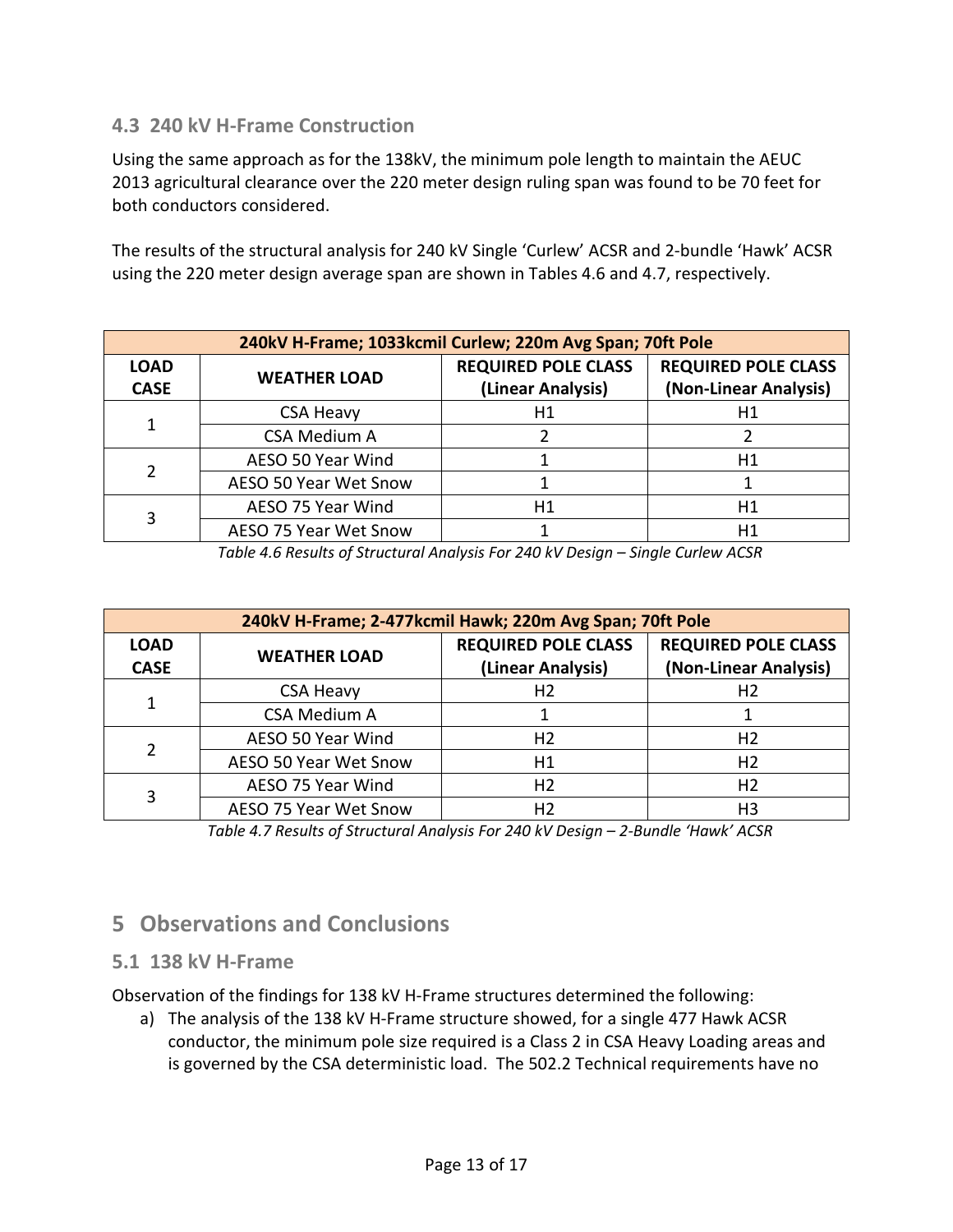impact on poles size regardless if the requirements are reduced from 50 year to 35 year return periods.

- b) In areas where CSA Medium Loading is the maximum deterministic load, the 502.2 Technical Requirements will require poles to be increased from Class 3 to Class 2. This is true regardless of whether the existing return period requirements are reduced to 35 years or not.
- c) The difference between a 35 year return and 50 year return wind loading is not large and has minimal effect on pole classification.
- d) Manual linear analysis techniques for transverse loading of the 138/144kV H-Frames demonstrated good agreement with the non-linear techniques.

## **5.2 138 kV Single Pole Structure**

Analysis of the 138 kV single pole structure determined the following:

- a) Analysis of the single pole structures for 120m and 150m spans resulted in similar observations to the H-frame structures in that, for CSA Heavy Loading areas, no economic impact would result from the requirements of the 502.2 Technical Requirements.
- b) In areas where CSA Medium Loading is the maximum deterministic load, the 502.2 Technical Requirements will require poles to be increased by one to two classes. This is true regardless of whether the existing return period requirements are reduced to 35 years or not.
- c) Presently, non-linear (P-delta) analysis is not a requirement of the 502.2 Technical Requirements. However, this is a common practice among designers and is the preferred approach of CSA C22.3 No 1-10. Should this become mandatory for single pole structures, it is likely to increase pole requirements by one additional class.

#### **5.3 240 kV H-Frame**

Analysis of 240 kV H-Frame structures using a single, 1033kcmil 'Curlew" ACSR determined the following:

- a) The analysis determined a minimum required pole of class 1 under AESO 50 year loadings and H1 under AESO 75 year loadings when the conductor was a single 1033 Curlew ACSR.
- b) For CSA deterministic loadings, minimum required pole class of 2 for CSA Medium Loading and H1 for CSA Heavy Loadings were found. The current 502.2 Technical Requirements loadings require a minimum pole size of Class H1. Thus, it would have no economic impact in Heavy Loading areas, but would require a pole upgrade of two classes in a Medium Loading area.
- c) Manual linear analysis techniques for transverse loading of the 240 kV H-Frames demonstrated good agreement with the computer, non-linear techniques. Differences in pole classification were due to minor spreads in results falling on either side of the selected pole capacity. In practice, this would be mitigated through selection of marginally shorter spans, with minimal or no cost impact.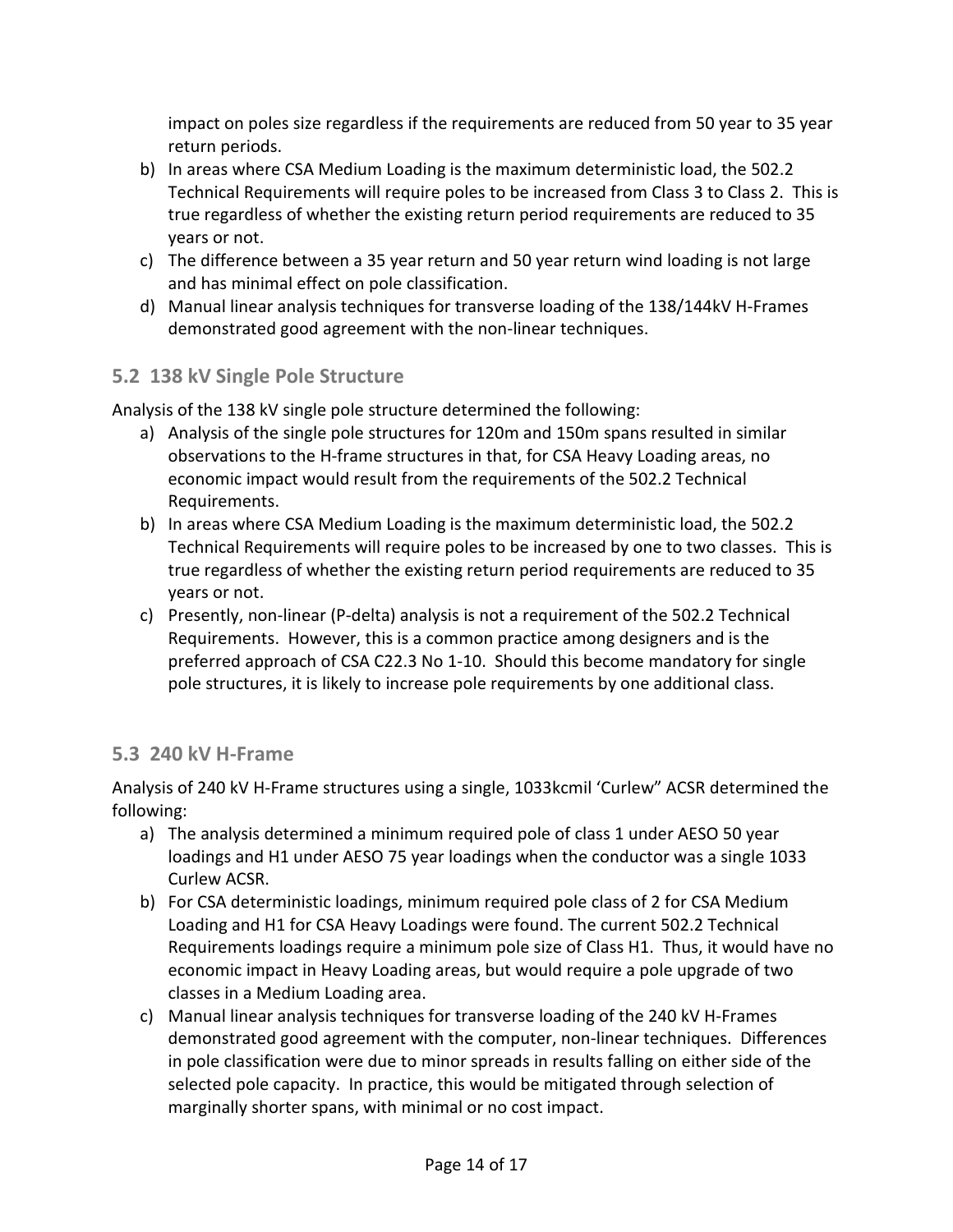When the 240 kV structure was run for a bundled 477 Hawk ACSR, the minimum required pole classes increased, with the following observations:

- a) The analysis determined a minimum required pole class of H2 under AESO 50 and 75 year loadings when the conductor was a two bundle Hawk ACSR (marginally H3 for nonlinear).
- b) For CSA deterministic loadings, minimum required pole class of 1 for CSA Medium Loading and H2 for CSA Heavy Loadings were found. The Section 502.2 loadings would have no economic impact in Heavy Loading areas, but would require a pole upgrade of two classes in a Medium Loading area.
- c) As was observed for the single-conductor option linear analysis techniques demonstrated good agreement with non-linear techniques. Regardless of the value in table 4.7 for case 3, it is doubtful that pole classes would be upgraded to H3 for the small differences observed.

The need for class H2 and H3 poles on the "average" tangent structure implies even higher class poles will be needed at specific locations to deal with local issues. Poles in such high classification categories may not be available; the viability of such construction entirely with wood poles could become difficult. Tubular steel may be a more viable option.

#### **5.4 Costing of Poles**

A preliminary quote was obtained from a supplier based in British Columbia for varying lengths and classes of Western Red Cedar poles shipped to Medicine Hat<sup>2</sup>. These quotes were "for estimation purposes".

All pole class and length combinations could not reasonably be priced, so some were extrapolated from given data for the sake of comparison in Table 6.1.

## **6 Conclusions and Observations**

#### **6.1 Conclusions**

- 1. A summary of direct cost impacts of the 502.2 Technical Requirements are summarized in Table 6.1.
- 2. In CSA Heavy Loading areas there is no cost that can be attributed to the 502.2 Technical Requirements for the wood pole structure types examined in this study.

j <sup>2</sup> Preliminary quote obtained from Stella-Jones Inc. for Western Red Cedar Poles. Prices noted for estimating purposes only. Final prices are subject to order quantity and pole size availability at time of order placement.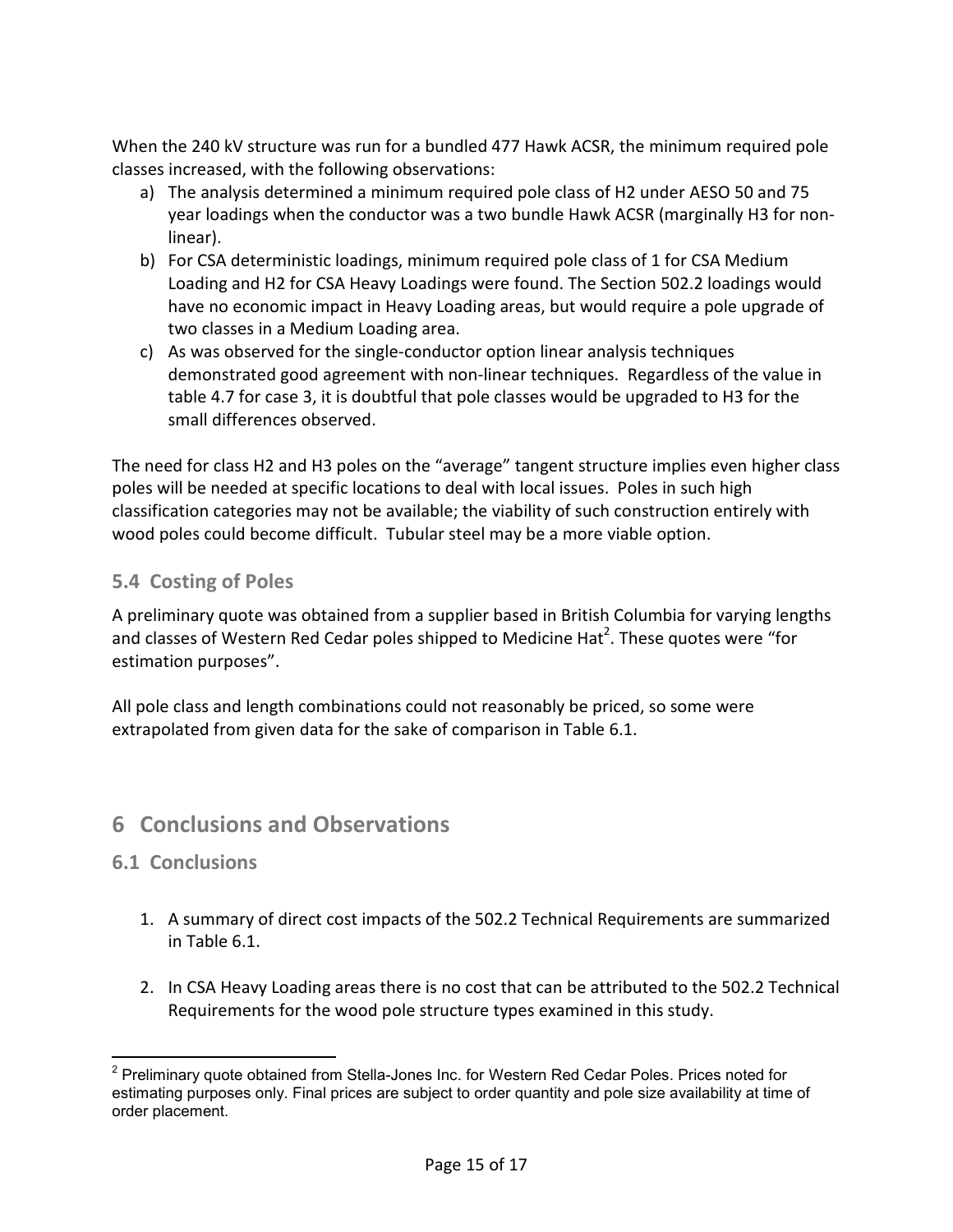| <b>Structure</b>                                                                                                                                                           | <b>CSA LOADING AREA</b> | <b>REQUIRED POLE</b><br><b>UPGRADE</b> | <b>ADDED COST</b><br>(\$/Km) |
|----------------------------------------------------------------------------------------------------------------------------------------------------------------------------|-------------------------|----------------------------------------|------------------------------|
| 138kV                                                                                                                                                                      | <b>CSA Heavy</b>        | None                                   | \$0                          |
| H-Frame<br>477 kcmil                                                                                                                                                       | <b>CSA Medium A</b>     | $3 - 2$                                | \$3,640                      |
| 138kV                                                                                                                                                                      | <b>CSA Heavy</b>        | None                                   | \$0                          |
| 1-Pole<br>266 kcmil                                                                                                                                                        | <b>CSA Medium A</b>     | $3 - 2$                                | \$2,670                      |
| 138kV                                                                                                                                                                      | <b>CSA Heavy</b>        | None                                   | \$0                          |
| 1-Pole<br>477 kcmil                                                                                                                                                        | CSA Medium A            | $3 - 21$                               | \$5,330                      |
| 240kV                                                                                                                                                                      | <b>CSA Heavy</b>        | None                                   | \$0                          |
| H-Frame<br>1033 kcmil                                                                                                                                                      | <b>CSA Medium A</b>     | $2 - H1$                               | \$9,450                      |
| 240kV                                                                                                                                                                      | <b>CSA Heavy</b>        | None                                   | \$0                          |
| H-Frame<br>2-477 kcmil                                                                                                                                                     | <b>CSA Medium A</b>     | $1 - H2$                               | \$11,000                     |
| Note: Some costs are extrapolated from costs provided by pole supplier for other pole sizes and<br>classes. Return periods used are 50 yr. for 138kV and 75 yr. for 240kV. |                         |                                        |                              |

*Table 6.1: Summary of Cost Contributions of 502.2 Technical Requirements by CSA Loading Area* 

- 3. Pole material costs, alone, are not likely to be a determining factor in reducing overall transmission line cost. Availability of certain classes may be a greater concern.
	- For example, upgrading from class 3 to class 2 poles is misleading. Class 3 poles are not used for transmission construction in large quantities and the supplier noted that they only maintain limited stock with transmission treatment. Class 2 poles would most probably be substituted – or longer spans would be designed to better utilize pole strength.
	- While H-class poles are currently available in larger quantities, this has not always been the case. Pole availability may have a much more direct impact on project costs than pole price; if structure quantities/km increase due to a lack of higher class poles, then both material and labour costs will increase roughly proportional to the number of structures (excepting conductor).
- 4. Should supply become an issue, an alternative to H-Class wooden poles could be tubular steel or composite structures. However, the 502.2 Technical Requirements place a failure containment loading criterion on non-wooden poles which can affect their economic viability for an H-frame line. The benefits of this requirement are unclear for direct embedded structures.